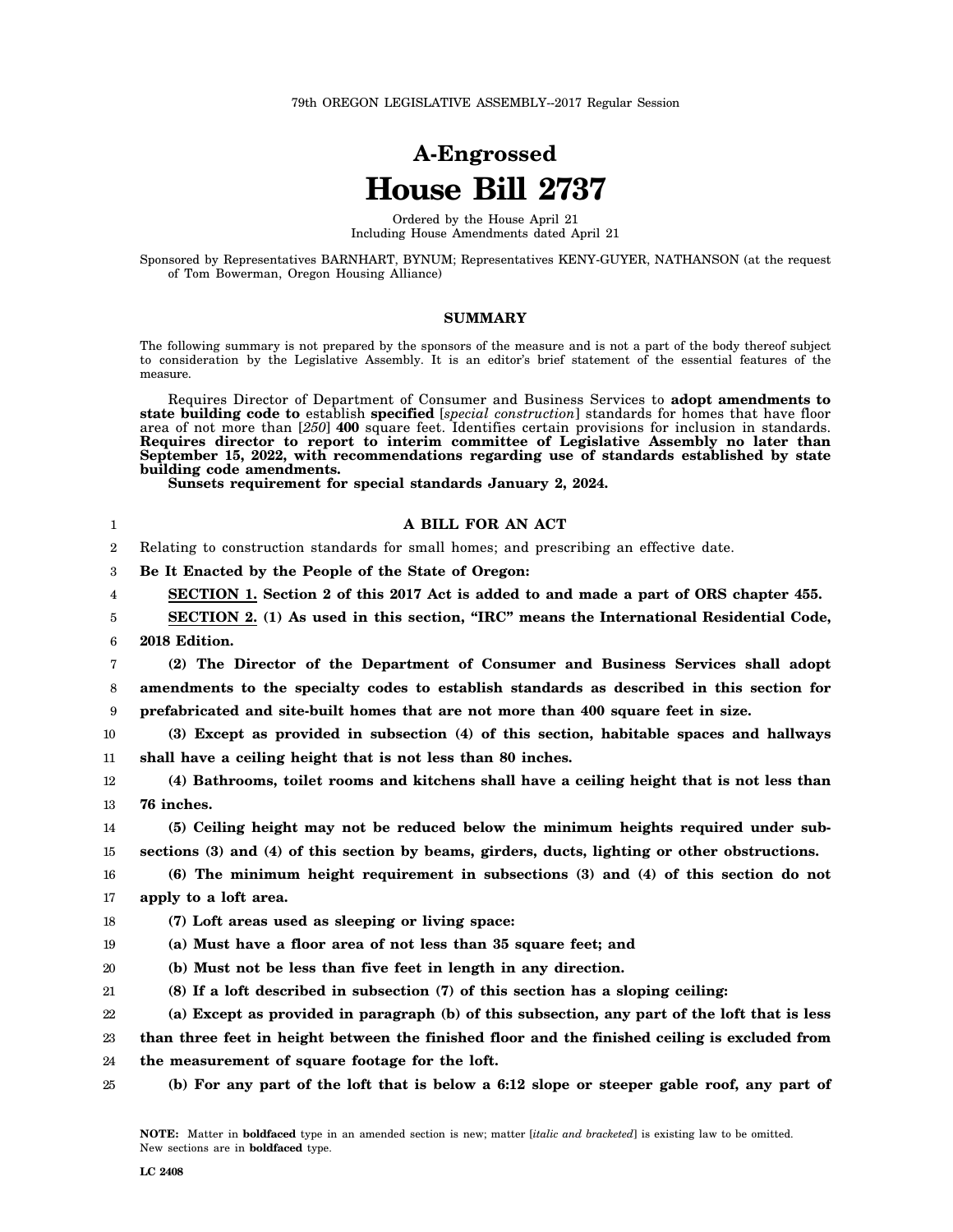- 1 2 3 4 5 6 7 8 9 10 11 12 13 14 15 16 17 18 19 20 21 22 23 24 25 26 27 28 29 30 31 32 33 34 35 36 37 38 39 40 41 42 43 44 **the loft that is less than 16 inches in height between the finished floor and the finished ceiling is excluded from the measurement of square footage for the loft. (9) The access and primary egress for a loft must be by stairway, ladder, alternating tread devices or ship's ladder. (10) If a stairway is the access and primary egress for a loft area: (a) The stairway may not have less than 17 inches of clear width at all points that are at or above the handrail and may not have less than 20 inches of width below the handrail; (b) Except as provided in paragraph (c) of this subsection, the headroom above the stairway may not be less than 74 inches, measured vertically from the sloped line formed by the tread nosings and landing platform nosings at the middle of the nosing widths; (c) The headroom above a landing platform may not be less than 54 inches; (d) The risers shall: (A) Have a height of not less than seven inches and not more than 12 inches; and (B) Be the sum of 15 inches minus three-fourths of the tread height measured in inches; (e) The tread depth shall be the sum of 20 inches minus 4/3 of the riser height measured in inches; and (f) If the ceiling height is less than 74 inches at the point where the stairway meets the loft, the top riser and tread must be constructed as a landing platform that: (A) Is not less than 18 inches and not more than 22 inches in depth, measured from the tread nosing of the landing platform to the edge of the loft; and (B) Is not less than 16 inches and not more than 18 inches in height, measured from the landing platform to the loft floor. (11) Handrails for a stairway must be constructed in compliance with IRC section R311.7.8. (12) Guards at open sides of a stairway must be in compliance with IRC section R312.1. (13) If a ladder is the access and primary egress for a loft area: (a) The rungs shall have a width of not less than 12 inches; (b) The space between the rungs may be not less than 10 inches and not more than 14 inches; (c) The space between rungs must be uniform to within three-eighths of an inch; (d) The ladder must be capable of supporting a 200-pound load on any rung; and (e) The slope of the ladder may not be less than 70 degrees or more than 80 degrees from horizontal. (14) If the access or primary egress for a loft area is by alternating tread devices, the devices must be constructed in compliance with IRC sections R311.7.11.1 and R311.7.11.2. (15) If the access or primary egress for a loft area is a ship's ladder, the clear width at and below the handrail may not be less than 20 inches. The ship's ladder shall be constructed in compliance with IRC sections R311.7.12.1 and R311.7.12.2. (16) The open sides of a loft shall be equipped with loft guards that are not less than 36 inches in height, or one-half of the clear height to the ceiling, whichever is less. (17) The home shall have emergency escape and rescue openings in compliance with IRC section R310. For purposes of this subsection, an egress roof window in a loft used as a sleeping area is in compliance with IRC section R310 if the bottom of the window opening is not more than 44 inches above the loft floor and the window is in compliance with the min-**
- A-Eng. HB 2737

**imum opening requirements of IRC section R310.2.1.**

45